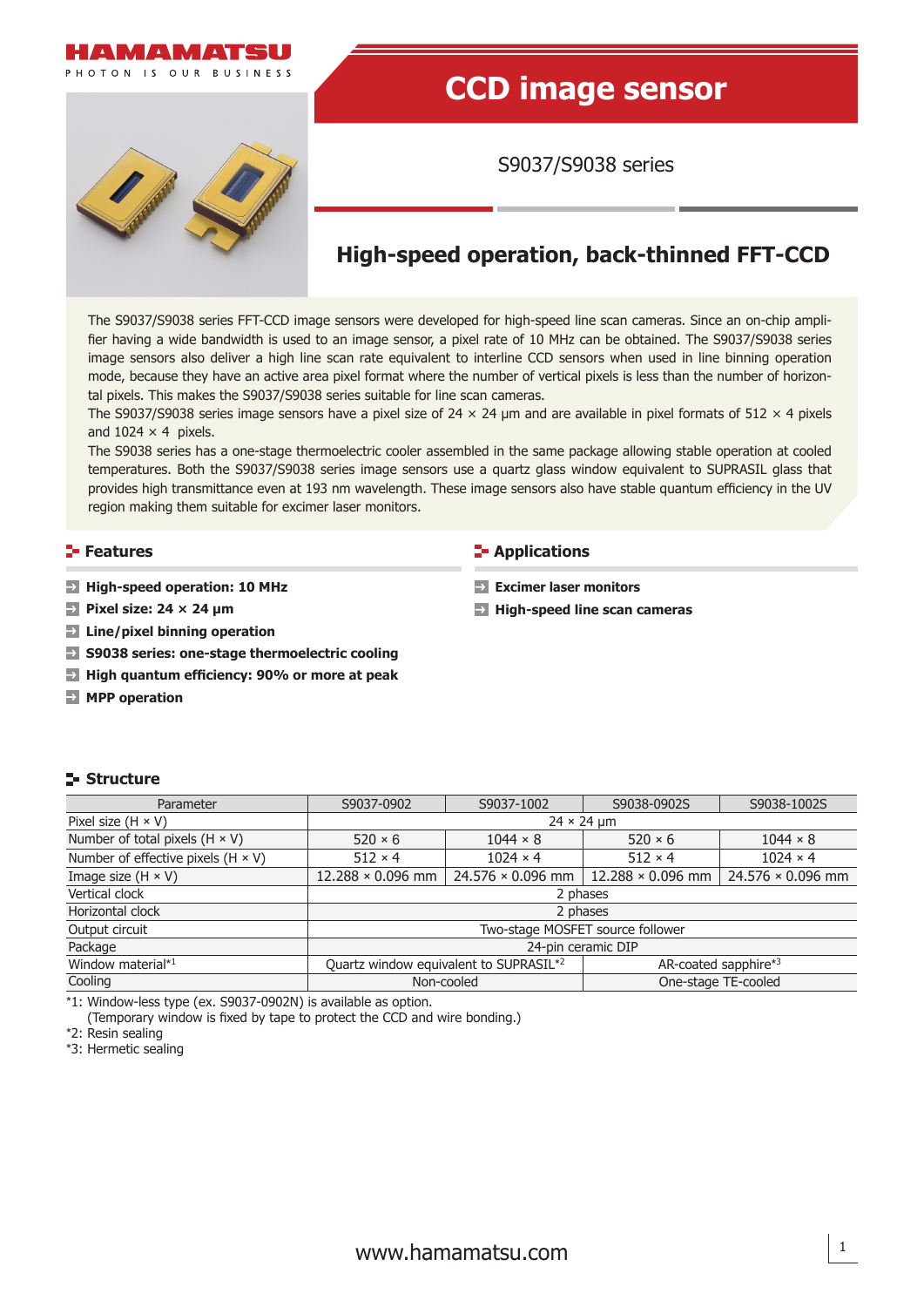# **Absolute maximum ratings (Ta=25 °C)**

| Parameter                               | Symbol       | Min.   | Typ. | Max.  | Unit         |
|-----------------------------------------|--------------|--------|------|-------|--------------|
| Operating temperature <sup>*4</sup>     | Topr         | -50    |      | $+70$ | °C           |
| Storage temperature                     | <b>Tstg</b>  | -50    |      | $+70$ | $^{\circ}$ C |
| Output transistor drain voltage         | <b>VOD</b>   | $-0.5$ |      | $+25$ |              |
| Reset drain voltage                     | <b>VRD</b>   | $-0.5$ |      | $+18$ |              |
| Horizontal input source voltage         | <b>VISH</b>  | $-0.5$ |      | $+18$ |              |
| Horizontal input gate voltage           | VIG1H, VIG2H | $-10$  |      | $+15$ |              |
| Summing gate voltage                    | Vsg          | -10    |      | $+15$ |              |
| Output gate voltage                     | <b>VOG</b>   | $-10$  |      | $+15$ | V            |
| Reset gate voltage                      | <b>VRG</b>   | -10    |      | $+15$ |              |
| Transfer gate voltage                   | <b>VTG</b>   | $-10$  |      | $+15$ |              |
| Vertical shift register clock voltage   | VP1V, VP2V   | $-10$  |      | $+15$ |              |
| Horizontal shift register clock voltage | VP1H, VP2H   | -10    |      | $+15$ | V            |

Note: Exceeding the absolute maximum ratings even momentarily may cause a drop in product quality. Always be sure to use the product within the absolute maximum ratings.

\*4: Chip temperature

#### **Operating conditions (MPP mode, Ta=25 °C)**

| Parameter                                  |                             | Symbol      | Min.         | Typ. | Max.       | Unit                     |           |  |
|--------------------------------------------|-----------------------------|-------------|--------------|------|------------|--------------------------|-----------|--|
| Output transistor drain voltage            |                             |             | VOD          | 12   | 15         |                          |           |  |
| Reset drain voltage                        |                             |             | <b>VRD</b>   | 11.5 | 12         | 12.5                     | $\vee$    |  |
| Output gate voltage                        |                             |             | <b>VOG</b>   |      | 3          | 5                        | V         |  |
| Substrate voltage                          |                             |             | <b>VSS</b>   |      | 0          | $\overline{\phantom{0}}$ | $\vee$    |  |
|                                            | Horizontal input source     |             | <b>VISH</b>  |      | <b>VRD</b> |                          | V         |  |
| Test point                                 | Horizontal input gate       |             | VIG1H, VIG2H | $-9$ | -8         | $\mathbf{0}$             | v         |  |
| Vertical shift register<br>clock voltage   |                             | <b>High</b> | VP1VH, VP2VH | 4    | 6          | 8                        | V         |  |
|                                            |                             | Low         | VP1VL, VP2VL | $-9$ | -8         | $-7$                     |           |  |
| Horizontal shift register<br>clock voltage |                             | High        | VP1HH, VP2HH | 4    | 6          | 8                        |           |  |
|                                            |                             | Low         | VP1HL, VP2HL | $-9$ | -8         | $-7$                     |           |  |
| High                                       |                             |             | <b>VSGH</b>  | 4    | 6          | 8                        | $\vee$    |  |
|                                            | Summing gate voltage<br>Low |             | <b>VSGL</b>  | $-9$ | $-8$       | $-7$                     |           |  |
|                                            |                             | High        | <b>VRGH</b>  | 4    | 6          | 8                        |           |  |
| Reset gate voltage<br>Low                  |                             |             | <b>VRGL</b>  | $-9$ | -8         | $-7$                     | V         |  |
| High<br>Transfer gate voltage<br>Low       |                             |             | <b>VTGH</b>  | 4    | 6          | 8                        |           |  |
|                                            |                             |             | <b>VTGL</b>  | $-9$ | $-8$       | $-7$                     |           |  |
| External load resistance                   |                             |             | <b>RL</b>    | 2.0  | 2.2        | 2.4                      | $k\Omega$ |  |

# **Electrical characteristics (Typ. Ta=25 °C unless otherwise noted)**

| Parameter                             |         | Symbol     | Min.    | Typ.    | Max. | <b>Unit</b> |
|---------------------------------------|---------|------------|---------|---------|------|-------------|
| Signal output frequency               |         | fc         |         |         | 10   | <b>MHz</b>  |
| Line rate                             | $-0902$ | <b>LR</b>  |         | 16      |      | kHz         |
|                                       | $-1002$ |            |         | 8       |      |             |
| Vertical shift register capacitance   | $-0902$ | CP1V, CP2V |         | 100     |      | pF          |
|                                       | $-1002$ |            |         | 200     |      | pF          |
|                                       | $-0902$ |            |         | 130     |      | pF          |
| Horizontal shift register capacitance | $-1002$ | CP1H, CP2H |         | 170     |      | pF          |
| Summing gate capacitance              |         | <b>Csg</b> |         | 30      |      | pF          |
| Reset gate capacitance                |         | <b>CRG</b> |         | 30      |      | pF          |
| Transfer gate capacitance             |         | <b>CTG</b> |         | 50      |      | pF          |
| Transfer efficiency*5                 |         | <b>CTE</b> | 0.99995 | 0.99999 |      |             |
| DC output level                       |         | Vout       |         |         |      | V           |
| Output impedance*6                    |         | Zo         |         | 500     |      | $\Omega$    |
| Power dissipation*6 *7                |         | P          |         | 100     |      | mW          |

\*5: Charge transfer efficiency per pixel, measured at half of the full well capacity

\*6: The values depend on the load resistance.

\*7: Power dissipation of the on-chip amplifier plus load resistance

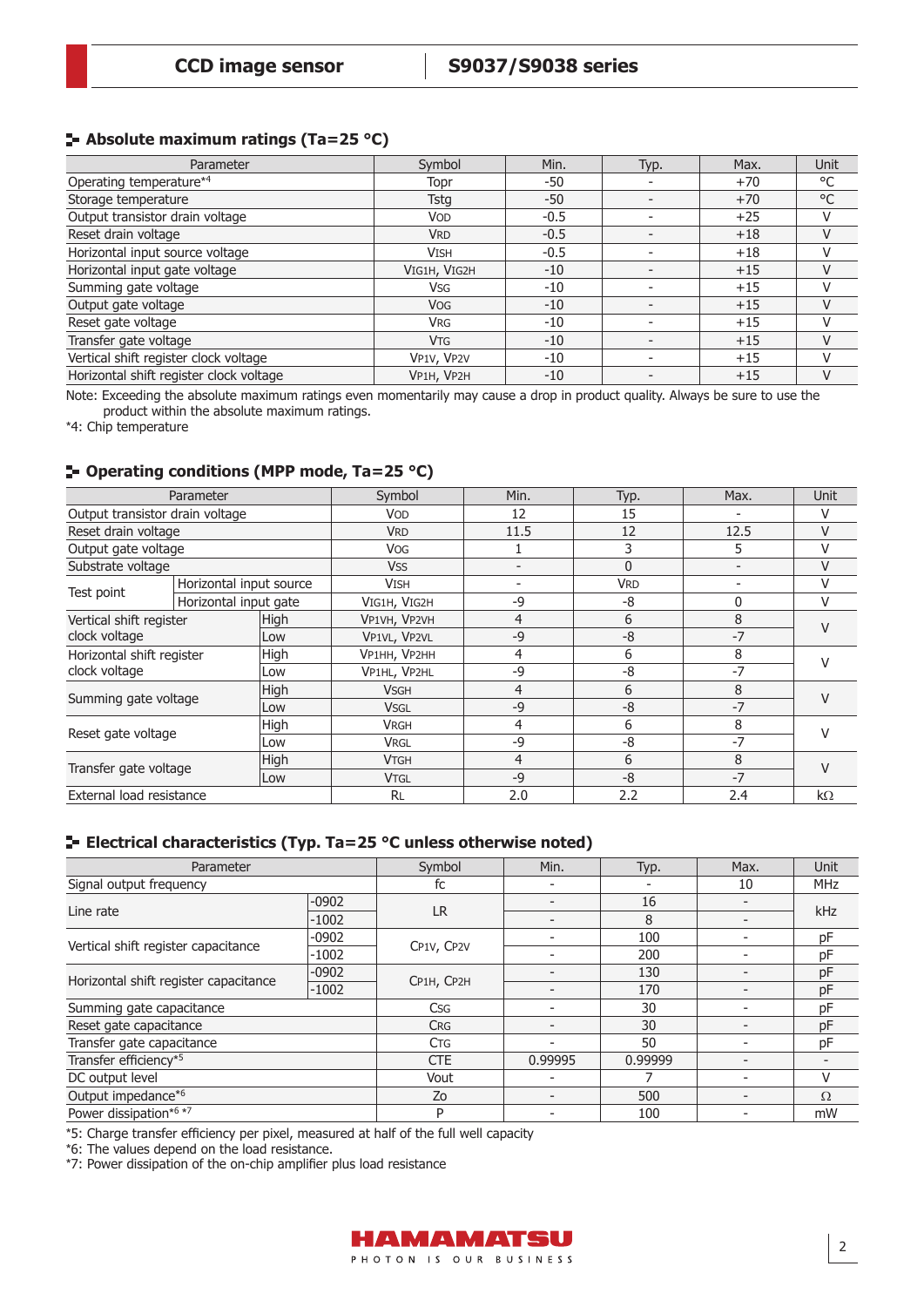#### **Electrical and optical characteristics (Typ. Ta=25 °C unless otherwise noted)**

| Parameter                                |                      | Symbol      | Min. | Typ.           | Max.                     | Unit            |
|------------------------------------------|----------------------|-------------|------|----------------|--------------------------|-----------------|
| Saturation output voltage                |                      | <b>Vsat</b> |      | $Fw \times CE$ |                          |                 |
| Full well capacity                       | Vertical             |             |      | 320            |                          | ke <sup>-</sup> |
|                                          | Horizontal (summing) | Fw          |      | 600            | -                        |                 |
| Conversion efficiency                    |                      | <b>CE</b>   |      | 1.2            |                          | $\mu V/e^{-}$   |
| Dark current*8                           | 25 °C                | DS          |      | 100            | 1000                     |                 |
| (MPP mode)                               | 0 °C                 |             |      | 10             | 100                      | e-/pixel/s      |
| Readout noise* <sup>9</sup>              |                      |             |      | 100            |                          | $e-$ rms        |
| Dynamic range (line binning)             |                      | Drange      |      | 6000           | $\overline{\phantom{0}}$ |                 |
| Photoresponse nonuniformity*10           |                      | <b>PRNU</b> |      |                | ±10                      | $\%$            |
| Spectral response range (without window) |                      | Λ           |      | 200 to 1100    |                          | nm              |

\*8: Dark current nearly doubles for every 5 to 7 °C increase in temperature.

\*9: -40 °C, operating frequency=80 kHz

\*10: Measured at one-half of the saturation output (full well capacity) using LED light (peak emission wavelength: 560 nm)

Fixed pattern noise (peak to peak) Photoresponse nonuniformity (PRNU) =  $\frac{F}{R} = \frac{F}{R}$  Signal Signal  $\times 100$  [%]

#### **Spectral response (without window)\*<sup>11</sup>**



KMPDB0058EB

\*11: Spectral response with quartz glass or AR-coated sapphire are decreased according to the spectral transmittance characteristic of window material.

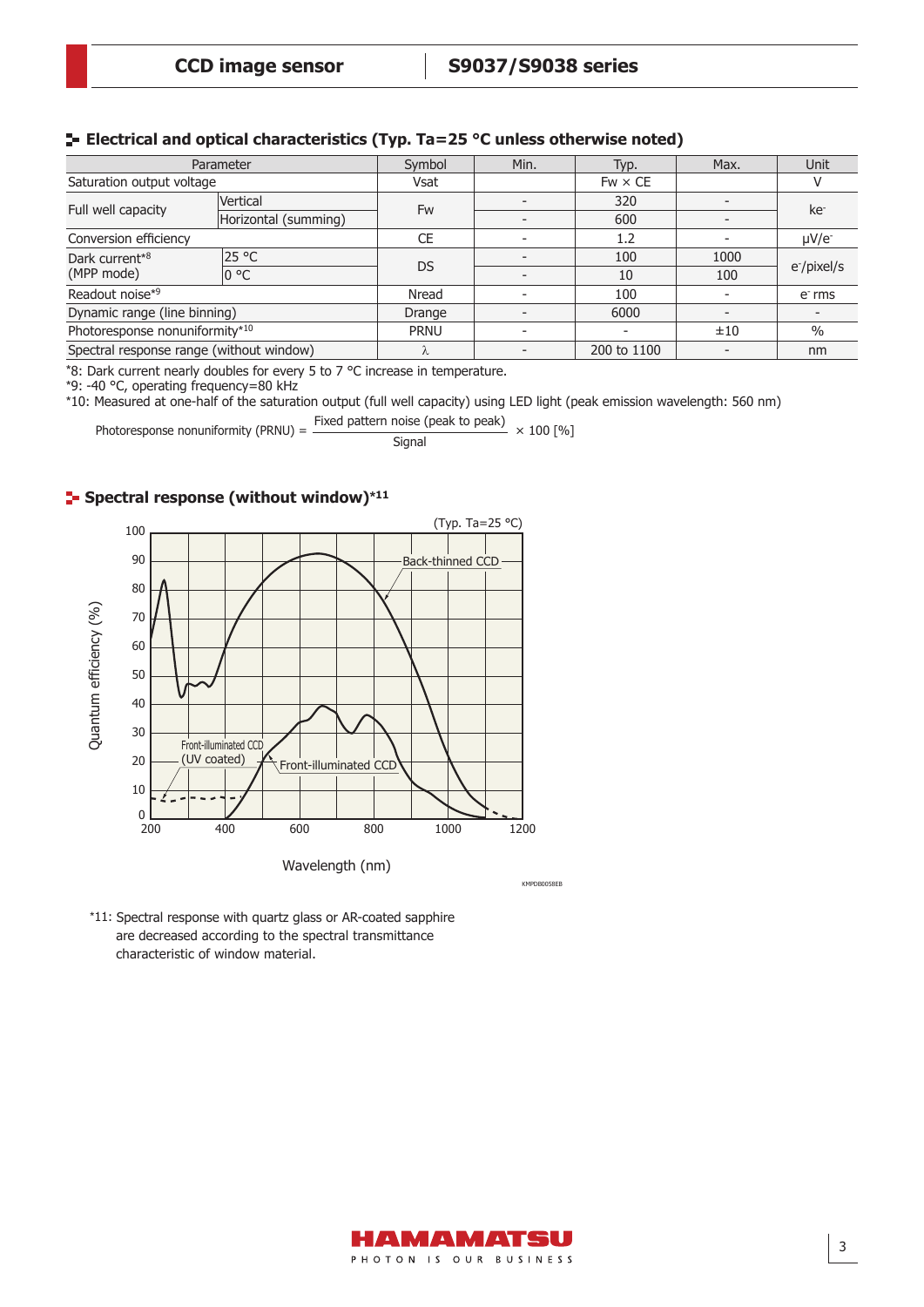**Spectral response** 



#### **Spectral transmittance characteristic**



**P**-Dark current vs. temperature



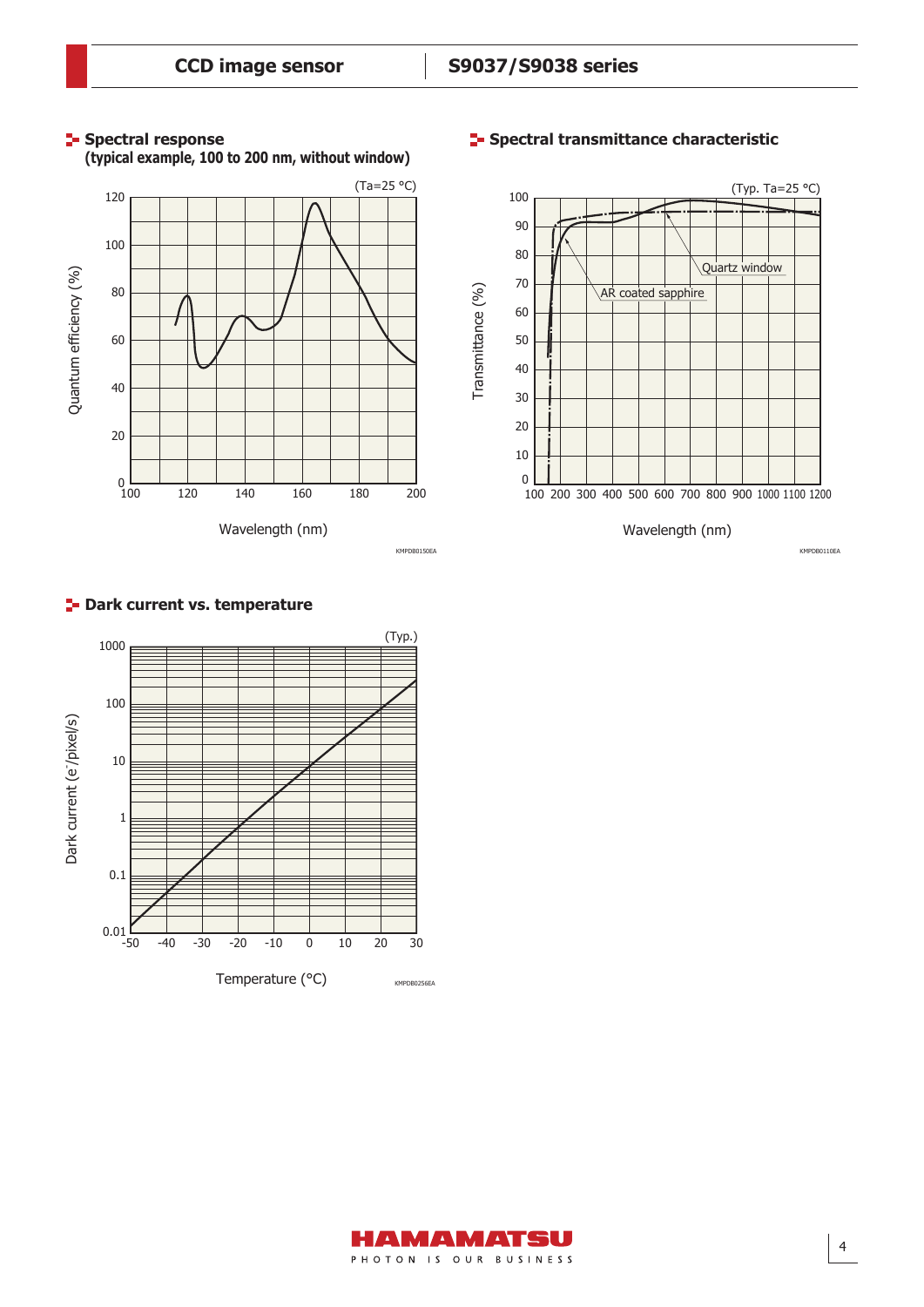#### **P**- Device structure (conceptual drawing of top view)



Note: When viewed from the direction of the incident light, the horizontal shift register is covered with a thick silicon layer (dead layer). However, long-wavelength light passes through the silicon dead layer and may possibly be detected by the horizontal shift register. To prevent this, provide light shield on that area as needed.



Note: When viewed from the direction of the incident light, the horizontal shift register is covered with a thick silicon layer (dead layer). However, long-wavelength light passes through the silicon dead layer and may possibly be detected by the horizontal shift register. To prevent this, provide light shield on that area as needed.



KMPDC0160ED KMPDC0160ED

KMPDC0159EE

KMPD CO159E

5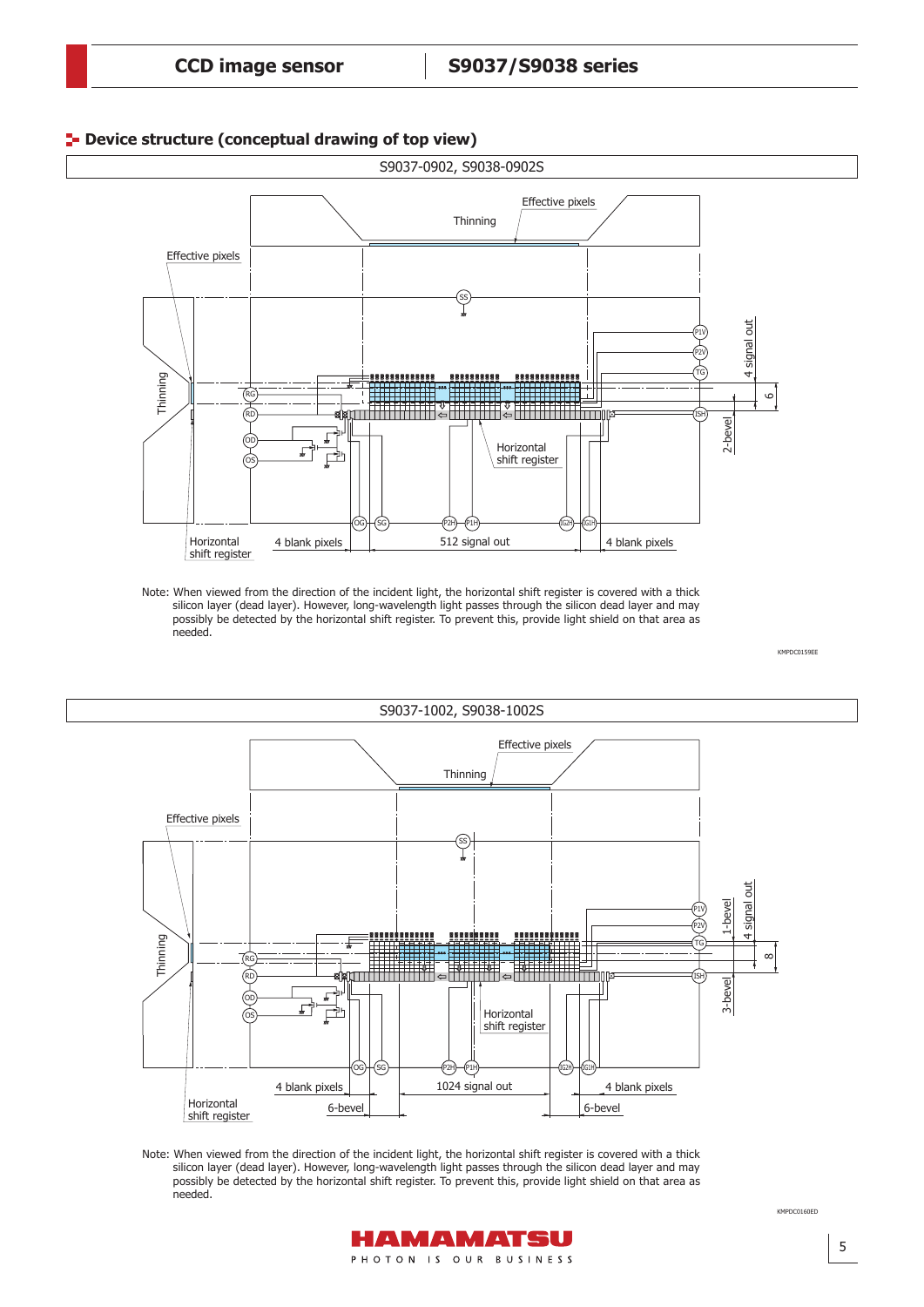#### **Timing chart (line binning)**



| Parameter       |                     | Symbol     | Min. | Typ.                     | Max.                     | <b>Unit</b> |
|-----------------|---------------------|------------|------|--------------------------|--------------------------|-------------|
| P1V, P2V, TG*12 | Pulse width         | Tpwv       | 700  | $\overline{\phantom{0}}$ | $\overline{\phantom{a}}$ | ns          |
|                 | Rise and fall times | Tprv, Tpfv |      | 20                       |                          | ns          |
|                 | Pulse width         | Tpwh       | 50   | $\overline{\phantom{0}}$ |                          | ns          |
| P1H, P2H*12     | Rise and fall times | Tprh, Tpfh |      | 10                       |                          | ns          |
|                 | Duty ratio          |            |      | 50                       | -                        | $\%$        |
|                 | Pulse width         | Tpws       | 50   | $\overline{\phantom{a}}$ |                          | ns          |
| SG              | Rise and fall times | Tprs, Tpfs |      | 10                       |                          | ns          |
|                 | Duty ratio          |            |      | 50                       |                          | $\%$        |
| <b>RG</b>       | Pulse width         | Tpwr       |      | 15                       |                          | ns          |
|                 | Rise and fall times | Tprr, Tpfr | 5    | $\overline{\phantom{a}}$ | $\overline{\phantom{a}}$ | ns          |
| TG (P2V) - P1H  | Overlap time        | Tovr       | 3    | $\overline{\phantom{0}}$ |                          | μs          |

\*12: Symmetrical clock pulses should be overlapped at 50% of maximum pulse amplitude.

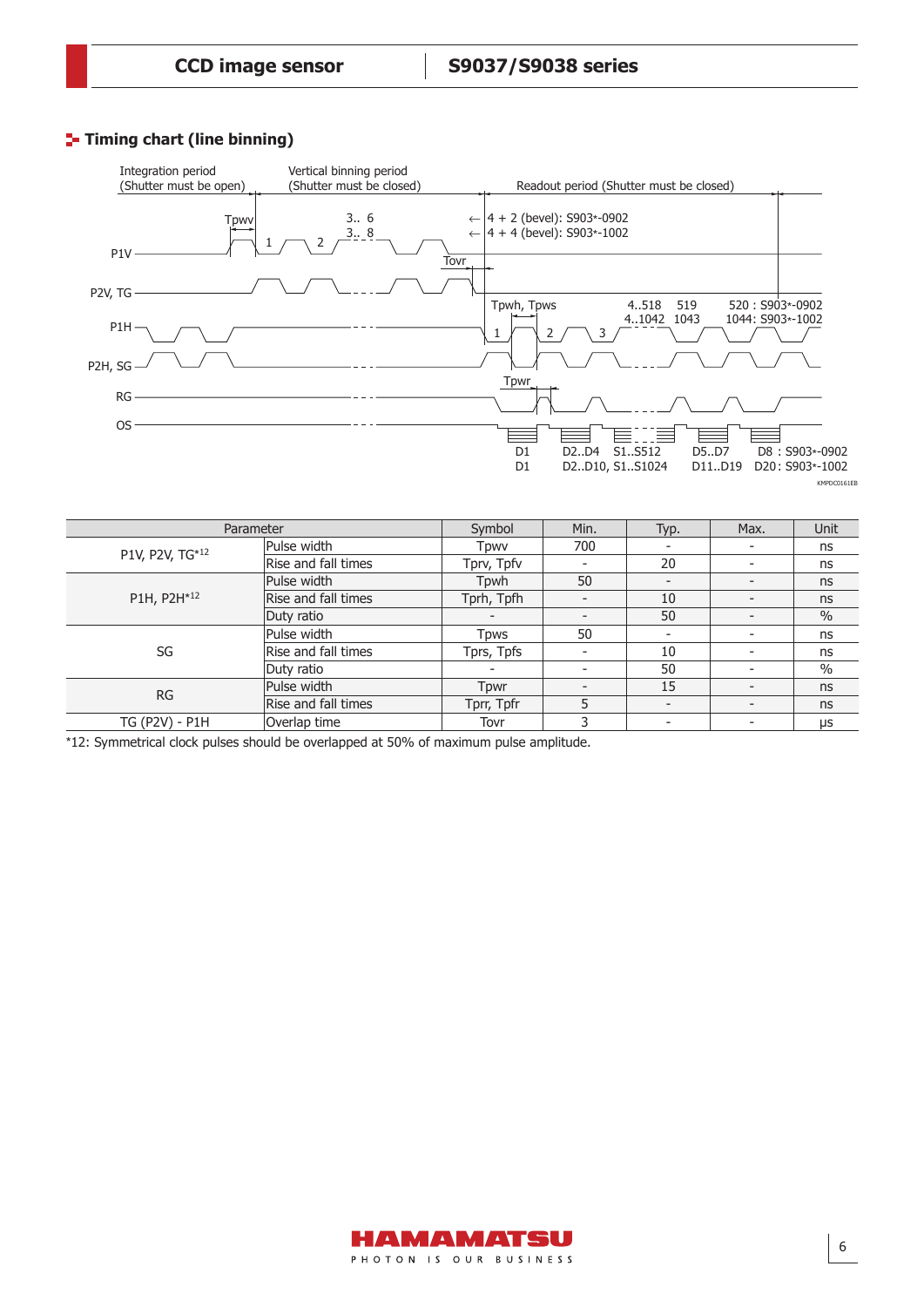# **P**- Dimensional outline (unit: mm)



\* Size of window that guarantees the transmittance in the "Spectral transmittance characteristic" graph



\* Size of window that guarantees the transmittance in the "Spectral transmittance characteristic" graph

KMPDA0153ED





\* Size of window that guarantees the transmittance in the "Spectral transmittance characteristic" graph

KMPDA0155EC



KMPDA0154EC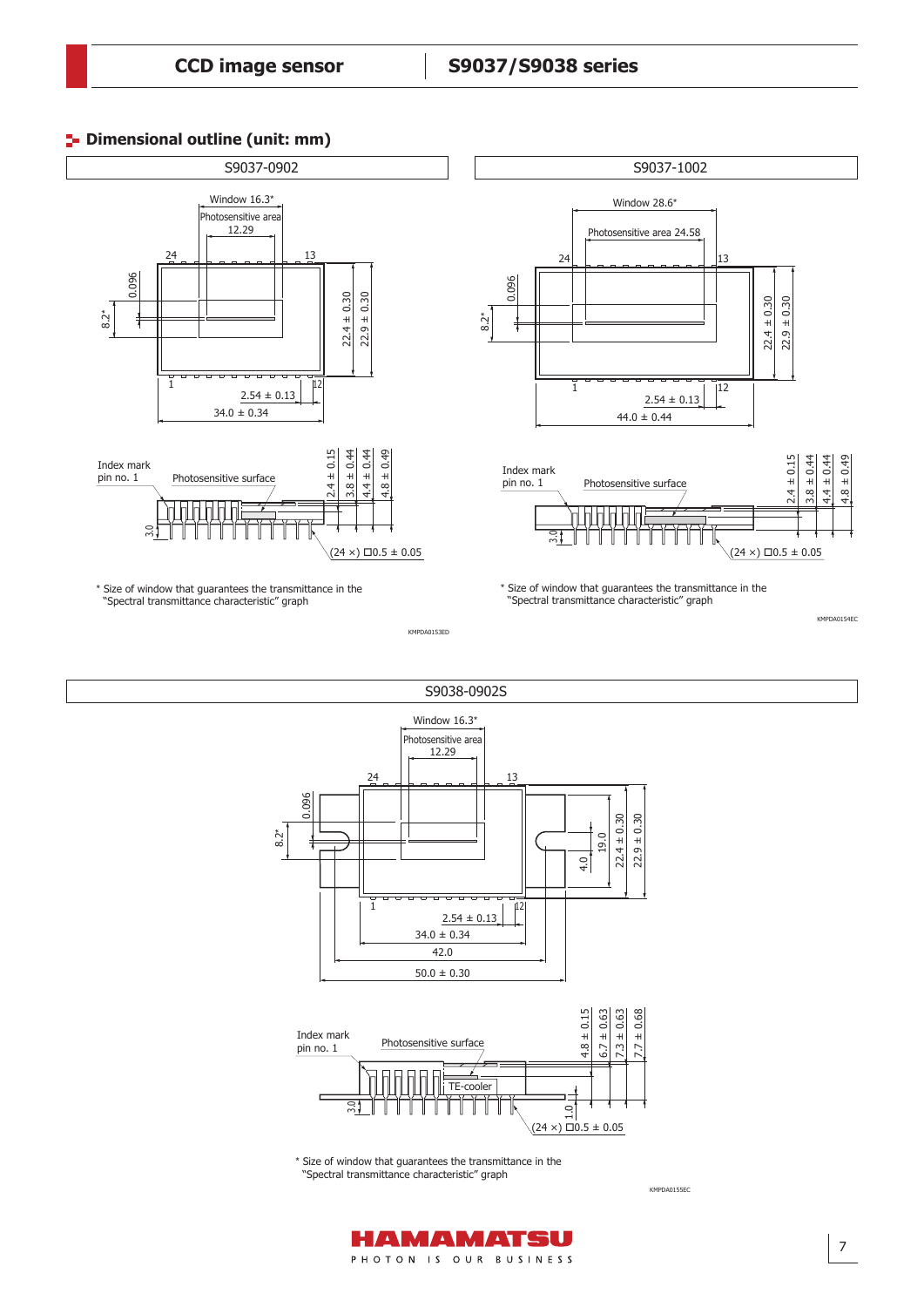



 $\tilde{3}$ 



3.0



KMPDA0166EC

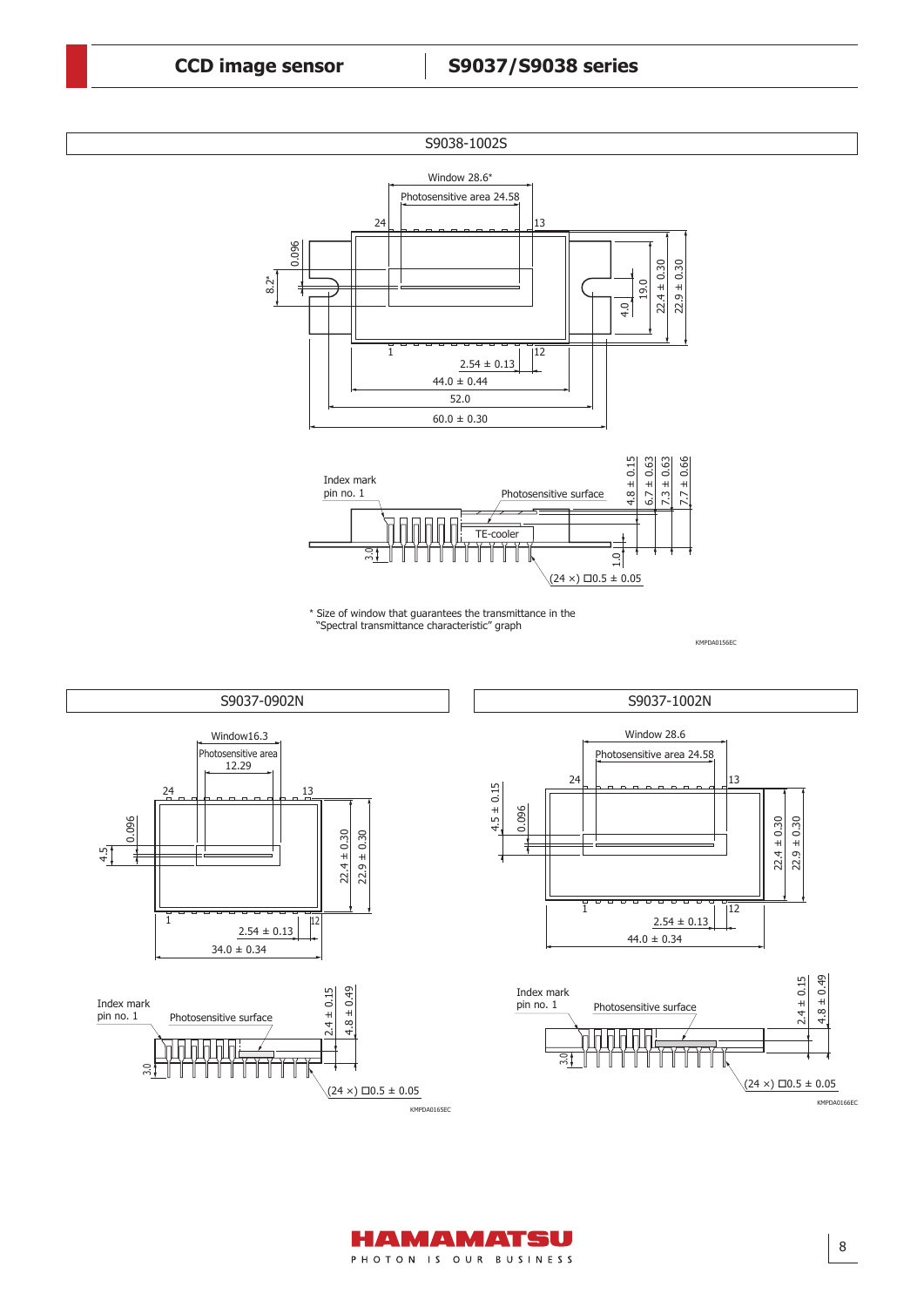

 $34.0 \pm 0.34$ 

≂  $-\frac{1}{2}$ 

 $\overline{1}$ 

 $2.54 \pm 0.13$ 

 $12$ 





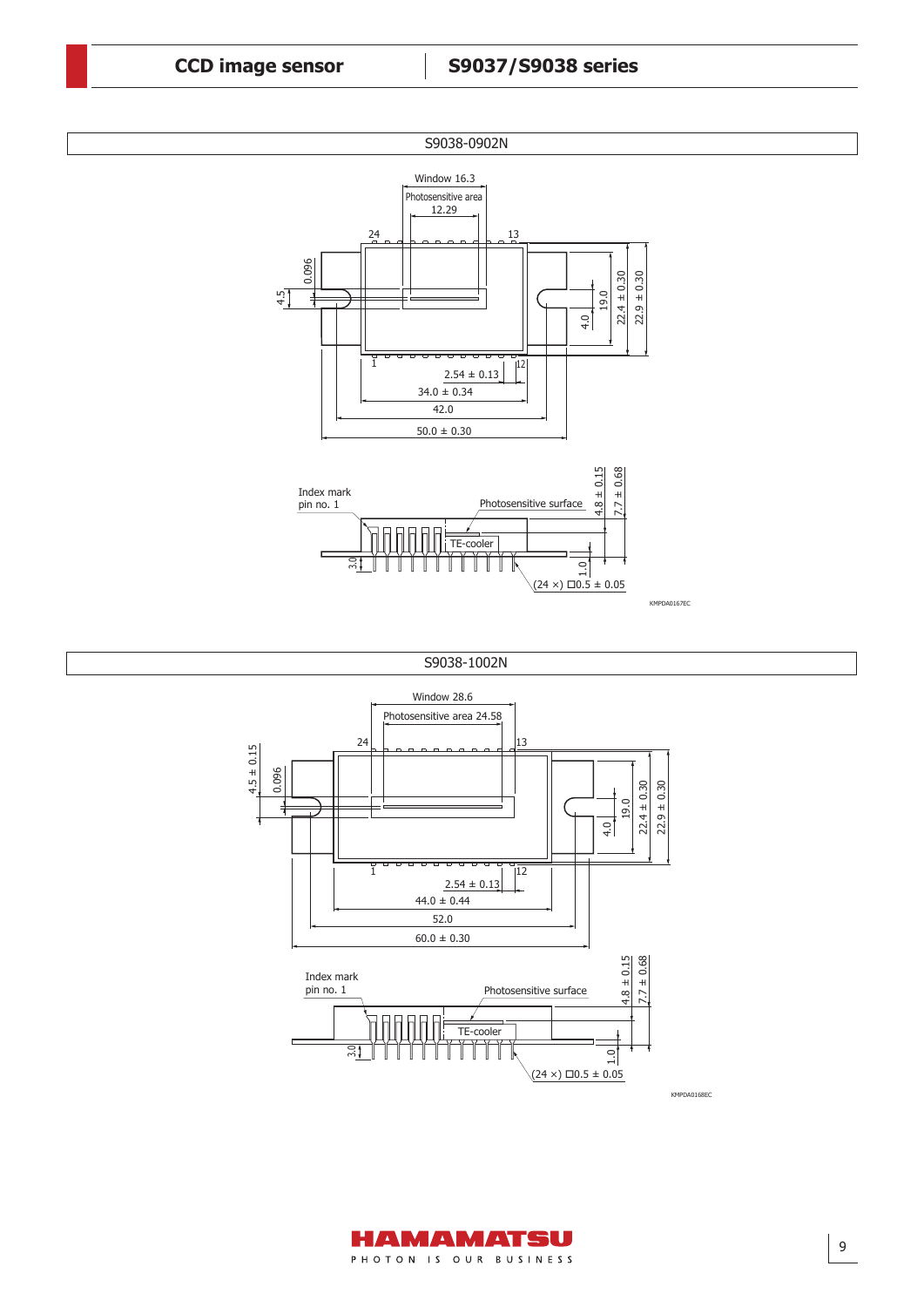#### **Pin connections**

| Pin            | S9037 series             |                                      | Remark             | S9038 series             |                                      | Remark             |  |
|----------------|--------------------------|--------------------------------------|--------------------|--------------------------|--------------------------------------|--------------------|--|
| no.            | Symbol                   | Description                          |                    | Symbol                   | Description                          |                    |  |
| 1              | <b>RD</b>                | Reset drain                          | $+12V$             | <b>RD</b>                | Reset drain                          | $+12V$             |  |
| $\overline{2}$ | <b>OS</b>                | Output transistor source             | $RL = 2.2 k\Omega$ | <b>OS</b>                | Output transistor source             | $RL = 2.2 k\Omega$ |  |
| 3              | OD                       | Output transistor drain              | $+15V$             | OD                       | Output transistor drain              | $+15V$             |  |
| 4              | OG                       | Output gate                          | $+3V$              | OG                       | Output gate                          | $+3V$              |  |
| 5              | SG                       | Summing gate                         | Same timing as P2H | SG                       | Summing gate                         | Same timing as P2H |  |
| 6              |                          |                                      |                    | $\overline{\phantom{0}}$ |                                      |                    |  |
| 7              | $\overline{\phantom{a}}$ |                                      |                    | $\overline{\phantom{a}}$ |                                      |                    |  |
| 8              | P <sub>2</sub> H         | CCD horizontal register clock-2      |                    | P <sub>2</sub> H         | CCD horizontal register clock-2      |                    |  |
| 9              | P1H                      | CCD horizontal register clock-1      |                    | P1H                      | CCD horizontal register clock-1      |                    |  |
| 10             | IG2H                     | Test point (horizontal input gate-2) | $-8V$              | IG2H                     | Test point (horizontal input gate-2) | $-8V$              |  |
| 11             | IG1H                     | Test point (horizontal input gate-1) | $-8V$              | IG1H                     | Test point (horizontal input gate-1) | $-8V$              |  |
| 12             | <b>ISH</b>               | Test point (horizontal input source) | Connected to RD    | <b>ISH</b>               | Test point (horizontal input source) | Connected to RD    |  |
| 13             | $TG^{*13}$               | Transfer gate                        | Same timing as P2V | $TG^{*13}$               | Transfer gate                        | Same timing as P2V |  |
| 14             | P <sub>2</sub> V         | CCD vertical register clock-2        |                    | P <sub>2</sub> V         | CCD vertical register clock-2        |                    |  |
| 15             | P1V                      | CCD vertical register clock-1        |                    | P1V                      | CCD vertical register clock-1        |                    |  |
| 16             | <b>NC</b>                |                                      |                    | Th <sub>1</sub>          | Thermistor                           |                    |  |
| 17             | <b>NC</b>                |                                      |                    | Th <sub>2</sub>          | Thermistor                           |                    |  |
| 18             | <b>NC</b>                |                                      |                    | $P -$                    | TE-cooler-                           |                    |  |
| 19             | <b>NC</b>                |                                      |                    | $P+$                     | TE-cooler+                           |                    |  |
| 20             | SS                       | Substrate (GND)                      | <b>GND</b>         | SS                       | Substrate (GND)                      | <b>GND</b>         |  |
| 21             | <b>NC</b>                |                                      |                    | <b>NC</b>                |                                      |                    |  |
| 22             | NC                       |                                      |                    | NC                       |                                      |                    |  |
| 23             | <b>NC</b>                |                                      |                    | <b>NC</b>                |                                      |                    |  |
| 24             | <b>RG</b>                | Reset gate                           |                    | <b>RG</b>                | Reset gate                           |                    |  |

\*13: Isolation gate between vertical register and horizontal register. In standard operation, input the same pulse to TG as input to P2V.

# **Specifications of built-in TE-cooler (Typ.)**

| Parameter                                     | Symbol | Condition                            | S9038-0902S | S9038-1002S | Unit       |
|-----------------------------------------------|--------|--------------------------------------|-------------|-------------|------------|
| Internal resistance                           | Rint   | lTa=25 °C                            | 2.5         |             |            |
| Maximum current* <sup>14</sup>                | Imax   | $Tc^{*15}$ =Th <sup>*16</sup> =25 °C | 1.5         | 3.0         |            |
| Maximum voltage                               | Vmax   | $TC^{*15} = Th^{*16} = 25 °C$        | 3.8         | 3.6         |            |
| Maximum heat absorption*17                    | Omax   |                                      | 3.4         | 5.1         | W          |
| Maximum temperature<br>of heat radiating side |        |                                      | 70          | 70          | $^{\circ}$ |

\*14: If the current greater than this value flows into the thermoelectric cooler, the heat absorption begins to decrease due to the Joule heat. It should be noted that this value is not the damage threshold value. To protect the thermoelectric cooler and maintain stable operation, the supply current should be less than 60% of this maximum current.

\*15: Temperature of the cooling side of thermoelectric cooler

\*16: Temperature of the heat radiating side of thermoelectric cooler

\*17: This is a theoretical heat absorption level that offsets the temperature difference in the thermoelectric cooler when the maximum current is supplied to the unit.

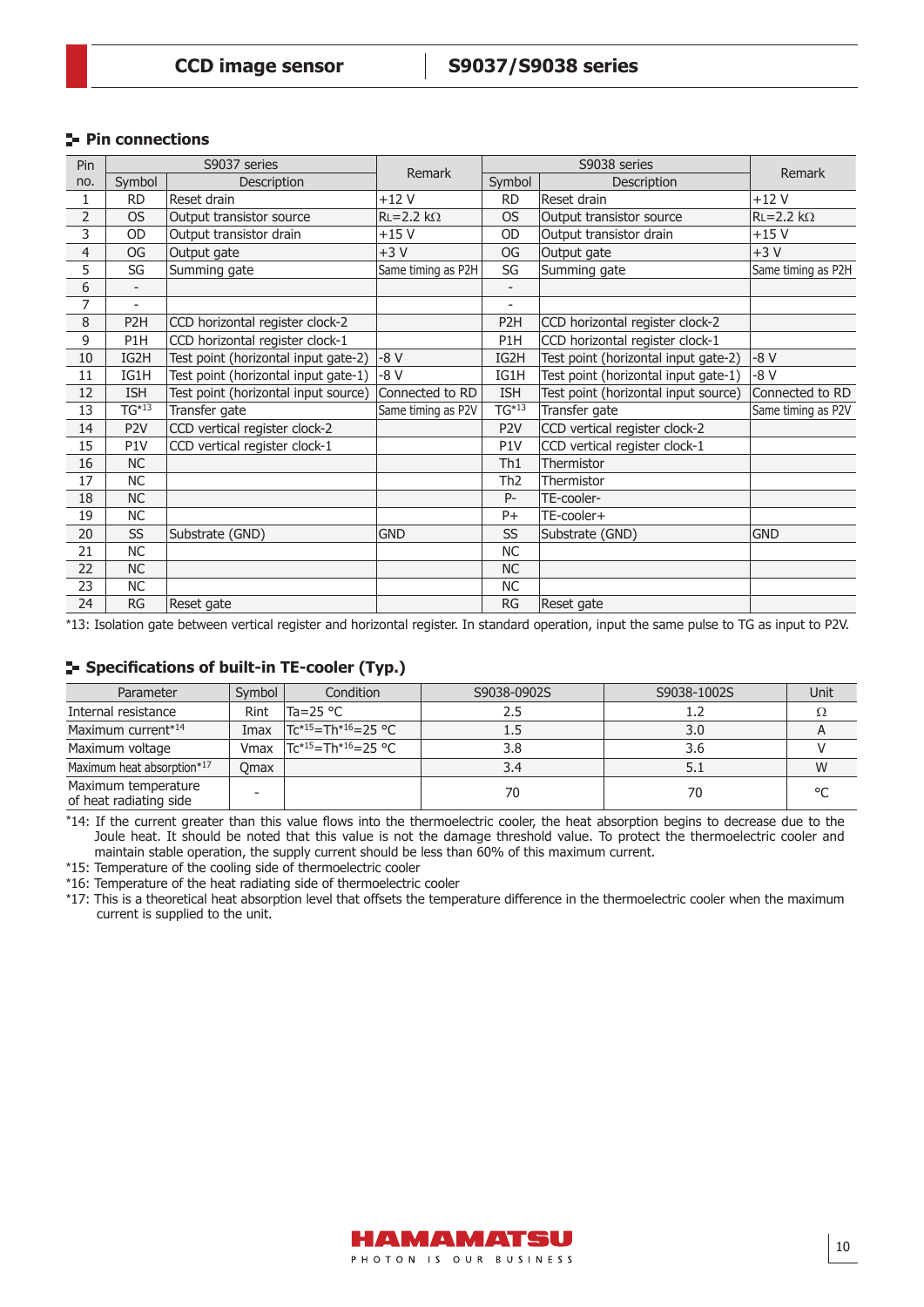

#### **F** Specifications of built-in temperature sensor

A chip thermistor is built in the same package with a CCD chip, and the CCD chip temperature can be monitored with it. A relation between the thermistor resistance and absolute temperature is expressed by the following equation.



The characteristics of the thermistor used are as follows. R298=10 kΩ B298/323=3450 K



#### **Precautions (electrostatic countermeasures)**

- ・Handle these sensors with bare hands or wearing cotton gloves. In addition, wear anti-static clothing and use a wrist band with an earth ring, in order to prevent electrostatic damage due to electrical charges from friction.
- ・ Avoid directly placing these sensors on a work-desk or work-bench that may carry an electrostatic charge.
- ・ Provide ground lines or ground connection with the work-floor, work-desk and work-bench to allow static electricity to discharge.
- ・Ground the tools used to handle these sensors, such as tweezers and soldering irons.

It is not always necessary to provide all the electrostatic measures stated above. Implement these measures according to the amount of damage that occurs.

#### **ELEMENT COOLING THE EXECUTE THE EXECUTE THE EXECUTE THE EXECUTION OF EXECUTION**

Element cooling/heating temperature incline rate should be set at less than 5 K/min.